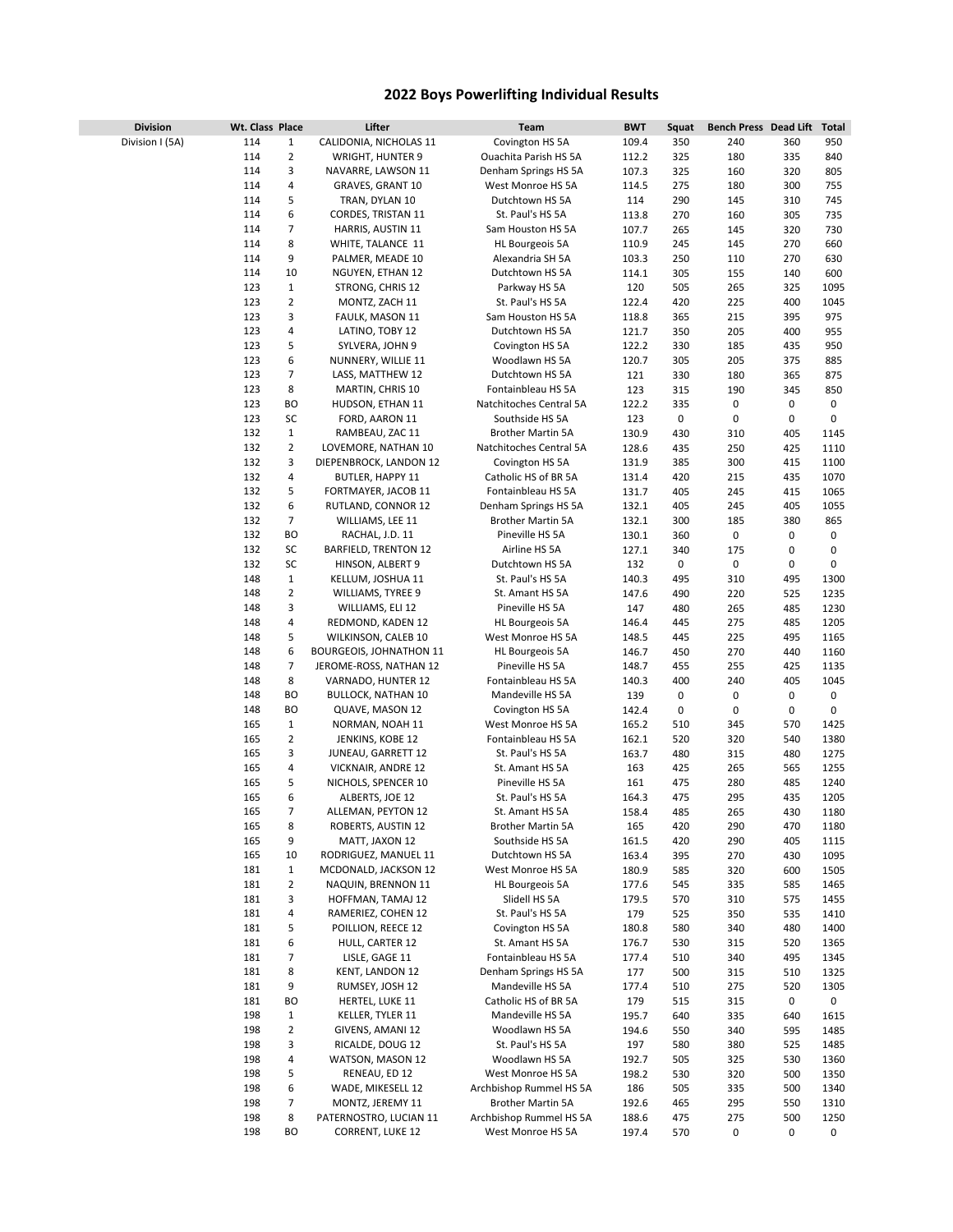|                  | 198             | BO             | RATTLER, RODSHAWN 12          | Southwood HS 5A                            |            | 0     | 0                     | $\pmb{0}$ | $\mathbf 0$  |
|------------------|-----------------|----------------|-------------------------------|--------------------------------------------|------------|-------|-----------------------|-----------|--------------|
|                  |                 |                |                               |                                            | 193.8      |       |                       |           |              |
|                  | 220             | $\mathbf{1}$   | LAWTON, CHASE 11              | Covington HS 5A                            | 199.5      | 630   | 430                   | 640       | 1700         |
|                  | 220             | $\overline{2}$ | LATIOLAS, ELI 11              | Baton Rouge Magnet HS 5A                   | 217.9      | 650   | 385                   | 550       | 1585         |
|                  | 220             | 3              | NEILL, CULLEN 12              | <b>Brother Martin 5A</b>                   | 212.9      | 575   | 335                   | 585       | 1495         |
|                  | 220             | 4              | JOHNSON, J.D. 12              | West Monroe HS 5A                          | 218.8      | 605   | 435                   | 455       | 1495         |
|                  | 220             | 5              | PIAZZA, NICK 12               | St. Paul's HS 5A                           | 216.7      | 600   | 355                   | 525       | 1480         |
|                  | 220             | 6              | JACKSON, HAYDEN 11            | Natchitoches Central 5A                    | 211.2      | 565   | 340                   | 515       | 1420         |
|                  |                 |                |                               |                                            |            |       |                       |           |              |
|                  | 220             | 7              | SWANSON, JAXON 12             | Dutchtown HS 5A                            | 218.1      | 555   | 265                   | 510       | 1330         |
|                  | 220             | 8              | THOMAS, CHRIS 12              | Denham Springs HS 5A                       | 199.1      | 475   | 275                   | 475       | 1225         |
|                  | 220             | BО             | LEMONS, D'QUAVIUS 11          | Southwood HS 5A                            | 213.2      | 0     | 0                     | 0         | 0            |
|                  | 220             | BО             | MILLER, LUKE 11               | Central HS 5A                              | 215.7      | 0     | 0                     | 0         | $\mathbf 0$  |
|                  | 242             | $\mathbf{1}$   | LOESCHER, CHANDLER 11         | St. Paul's HS 5A                           | 236.7      | 600   | 550                   | 585       | 1735         |
|                  | 242             | $\overline{2}$ | MANY, MASE 12                 | West Monroe HS 5A                          | 236.7      | 675   | 410                   | 540       | 1625         |
|                  |                 |                |                               |                                            |            |       |                       |           |              |
|                  | 242             | 3              | JACKSON, JAMES 12             | Natchitoches Central 5A                    | 231.3      | 635   | 400                   | 515       | 1550         |
|                  | 242             | 4              | THOMAS, HUNTER 12             | Woodlawn HS 5A                             | 238.4      | 550   | 365                   | 535       | 1450         |
|                  | 242             | 5              | BENNETT, PEYTON 12            | West Monroe HS 5A                          | 235.2      | 515   | 385                   | 515       | 1415         |
|                  | 242             | 6              | VORDICK, GAVIN 11             | <b>HL Bourgeois 5A</b>                     | 227.9      | 590   | 275                   | 535       | 1400         |
|                  | 242             | 7              | REED, ERIC 12                 | Ouachita Parish HS 5A                      | 242.5      | 555   | 330                   | 455       | 1340         |
|                  | 242             | 8              | SANDERS, WILLIE 12            | Airline HS 5A                              | 239.2      | 450   | 335                   | 525       | 1310         |
|                  | 242             | 9              |                               |                                            |            |       |                       |           |              |
|                  |                 |                | DEAN, KAI 11                  | Mandeville HS 5A                           | 235.1      | 460   | 325                   | 455       | 1240         |
|                  | 242             | DQ             | JONAU, CHARLIE 12             | Holy Cross 5A                              | 238.3      | 555   | 335                   | 0         | 0            |
|                  | 275             | $1\,$          | LANG, KAIDEN 11               | Central HS 5A                              | 253        | 710   | 400                   | 590       | 1700         |
|                  | 275             | $\overline{2}$ | WHITLOCK, HUNTER 12           | West Monroe HS 5A                          | 274.9      | 675   | 395                   | 475       | 1545         |
|                  | 275             | 3              | GUIDRY, JACK 12               | Denham Springs HS 5A                       | 247.2      | 555   | 380                   | 570       | 1505         |
|                  | 275             | 4              | WILLIAMS, DENNIS 12           | Ruston HS 5A                               | 266        | 570   | 390                   | 545       | 1505         |
|                  |                 |                |                               |                                            |            |       |                       |           |              |
|                  | 275             | 5              | JONES, DEVYN 11               | Woodlawn HS 5A                             | 265.1      | 555   | 425                   | 520       | 1500         |
|                  | 275             | 6              | SMITH, XAVIER 10              | Dutchtown HS 5A                            | 249.2      | 560   | 285                   | 585       | 1430         |
|                  | 275             | 7              | JEFFERS-WRIGHT, JERIMIAH 10   | Alexandria SH 5A                           | 248        | 545   | 330                   | 530       | 1405         |
|                  | 275             | 8              | BLANCHARD, RYAN 12            | St. Paul's HS 5A                           | 273        | 525   | 365                   | 505       | 1395         |
|                  | 275             | 9              | TOLEDO, TYLER 12              | Slidell HS 5A                              | 261.8      | 625   | 325                   | 425       | 1375         |
|                  | 275             | BO             | SMITH, ALEX 12                | Fontainbleau HS 5A                         | 270.5      | 650   | 0                     | 0         | 0            |
|                  |                 |                |                               |                                            |            |       |                       |           |              |
|                  | <b>SHW</b>      | $\mathbf{1}$   | YOUNG, DILLAN 12              | Natchitoches Central 5A                    | 390.5      | 705   | 360                   | 570       | 1635         |
|                  | <b>SHW</b>      | $\overline{2}$ | GILBERT, TRENT 12             | Southside HS 5A                            | 316.8      | 660   | 380                   | 550       | 1590         |
|                  | <b>SHW</b>      | 3              | JONES, MIKE 12                | Dutchtown HS 5A                            | 425.3      | 660   | 360                   | 525       | 1545         |
|                  | <b>SHW</b>      | 4              | HOOPER, ZANE 12               | Denham Springs HS 5A                       | 285.7      | 650   | 370                   | 495       | 1515         |
|                  | <b>SHW</b>      | 5              | PORET, KEVIN 11               | Holy Cross 5A                              | 356.4      | 650   | 385                   | 470       | 1505         |
|                  |                 |                |                               |                                            |            |       |                       |           |              |
|                  |                 |                |                               |                                            |            |       |                       |           |              |
|                  | <b>SHW</b>      | 6              | SKIPPER, MASON 11             | Ruston HS 5A                               | 299.1      | 550   | 420                   | 515       | 1485         |
|                  | <b>SHW</b>      | $\overline{7}$ | <b>CURTIS, NATHAN 12</b>      | Live Oak HS 5A                             | 327.3      | 585   | 340                   | 525       | 1450         |
|                  | <b>SHW</b>      | 8              | BOYER, EVAN 11                | West Monroe HS 5A                          | 363.5      | 565   | 370                   | 470       | 1405         |
|                  | <b>SHW</b>      | 9              | DAUZART, WYATT 11             | Alexandria SH 5A                           | 302.8      | 600   | 300                   | 480       | 1380         |
|                  | SHW             | BO             | MAY, OLIVER 11                | Fontainbleau HS 5A                         | 305        | 0     | 0                     | 0         | 0            |
|                  |                 |                |                               |                                            |            |       |                       |           |              |
|                  |                 |                |                               |                                            |            |       |                       |           |              |
| <b>Division</b>  | Wt. Class Place |                | Lifter                        | <b>Team</b>                                | <b>BWT</b> | Squat | Bench Press Dead Lift |           | <b>Total</b> |
| Division II (4A) | 114             | $\mathbf{1}$   | GABRIEL, PETER 10             | Bolton HS 4A                               | 113.4      | 275   | 185                   | 320       | 780          |
|                  | 114             | $\overline{2}$ | TRAMONTE, SAMMY 10            | St. Michael's the Archangel of BR 4A 110.8 |            | 255   | 170                   | 305       | 730          |
|                  | 114             | 3              | KEES, JAYDEN 12               | Liberty Magnet HS 4A                       | 114.3      | 230   | 205                   | 295       | 730          |
|                  | 114             | 4              | DIXON, DAQUAN 9               | Plaquemine HS 4A                           | 112.4      | 270   | 135                   | 305       | 710          |
|                  | 114             | 5              | LE, PEYTON 11                 | North Vermilion HS 4A                      | 108.6      | 245   | 135                   | 315       | 695          |
|                  |                 |                |                               |                                            |            |       |                       |           |              |
|                  | 114             | 6              | BLANCHARD, AARON 10           | South Terrebonne HS 4A                     | 109.2      | 245   | 165                   | 275       | 685          |
|                  | 114             | 7              | POSADAS, LUIS 12              | South Terrebonne HS 4A                     | 110.8      | 265   | 115                   | 305       | 685          |
|                  | 114             | 8              | <b>GUERIN, CHANCELLOR 10</b>  | Liberty Magnet HS 4A                       | 109.4      | 220   | 170                   | 255       | 645          |
|                  | 114             | 9              | DAIGLE, GAVIN 9               | North Vermilion HS 4A                      | 112.5      | 200   | 130                   | 305       | 635          |
|                  | 114             | 10             | RICHARD, ROBERT 10            | <b>Assumption HS 4A</b>                    | 110.8      | 210   | 125                   | 230       | 565          |
|                  | 123             | $1\,$          | NARCISSE, KAMARE' 12          | Breaux Bridge HS 4A                        | 122.8      | 350   | 170                   | 375       | 895          |
|                  |                 |                |                               |                                            |            |       |                       |           |              |
|                  | 123             | $\overline{2}$ | HUTH, PHILLIP 9               | Pearl River HS 4A                          | 118.5      | 295   | 155                   | 375       | 825          |
|                  | 123             | 3              | EPPS, FRANKLIN 12             | St. Michael's the Archangel of BR 4A       | 122.4      | 300   | 170                   | 325       | 795          |
|                  | 123             | 4              | RANGKUTI, ADLA 10             | Liberty Magnet HS 4A                       | 121.4      | 300   | 155                   | 320       | 775          |
|                  | 123             | 5              | PELLEGRIN, CHRISTIAN 11       | South Terrebonne HS 4A                     | 121.2      | 280   | 165                   | 325       | 770          |
|                  | 123             | 6              | BEALER, JACKSON 10            | Leesville HS 4A                            | 123.5      | 305   | 145                   | 310       | 760          |
|                  | 123             | $\overline{7}$ | RUISINGER, ZAYNE 11           | Tioga HS 4A                                | 121        | 265   | 170                   | 300       | 735          |
|                  |                 |                |                               |                                            |            |       |                       |           |              |
|                  | 123             | 8              | LEMELLE, JADEN 11             | Beau Chene HS 4A                           | 121.3      | 265   | 155                   | 290       | 710          |
|                  | 123             | 9              | CORTEZ, MOISES 9              | <b>Assumption HS 4A</b>                    | 122.1      | 275   | 175                   | 255       | 705          |
|                  | 123             | BО             | TILMON, KOBE 12               | Tioga HS 4A                                | 119.3      | 0     | 0                     | 0         | 0            |
|                  | 132             | $\mathbf{1}$   | <b>BULLITTS, LA'TAVION 10</b> | Bolton HS 4A                               | 127.5      | 390   | 185                   | 410       | 985          |
|                  | 132             | $\overline{2}$ | HEBERT, ZAIAH 11              | North Vermilion HS 4A                      | 130.6      | 355   | 185                   | 385       | 925          |
|                  | 132             | 3              | WIGGINS, TYLER 9              | <b>Assumption HS 4A</b>                    | 130.6      | 345   | 180                   | 330       | 855          |
|                  | 132             | 4              | GUILLORY, EVAN 10             | North DeSoto HS 4A                         | 131.2      | 300   | 185                   | 335       | 820          |
|                  |                 |                |                               |                                            |            |       |                       |           |              |
|                  | 132             | 5              | EILAND, JARIC 12              | Bolton HS 4A                               | 129.9      | 285   | 155                   | 365       | 805          |
|                  | 132             | 6              | KNIGHT, DEVIN 12              | Liberty Magnet HS 4A                       | 132        | 270   | 185                   | 335       | 790          |
|                  | 132             | 7              | LACOUR, COREY 12              | Peabody Magnet HS 4A                       | 132.3      | 315   | 155                   | 320       | 790          |
|                  | 132             | 8              | DANG, RICHARD 11              | St. Michael's the Archangel of BR 4A       | 130.4      | 315   | 150                   | 315       | 780          |
|                  | 132             | 9              | WINDHAM, GAVIN 12             | <b>Assumption HS 4A</b>                    | 130.8      | 215   | 170                   | 320       | 705          |
|                  | 132             | BО             | BELL, BRAD 9                  | Tioga HS 4A                                | 126.5      | 0     | 0                     | 0         | 0            |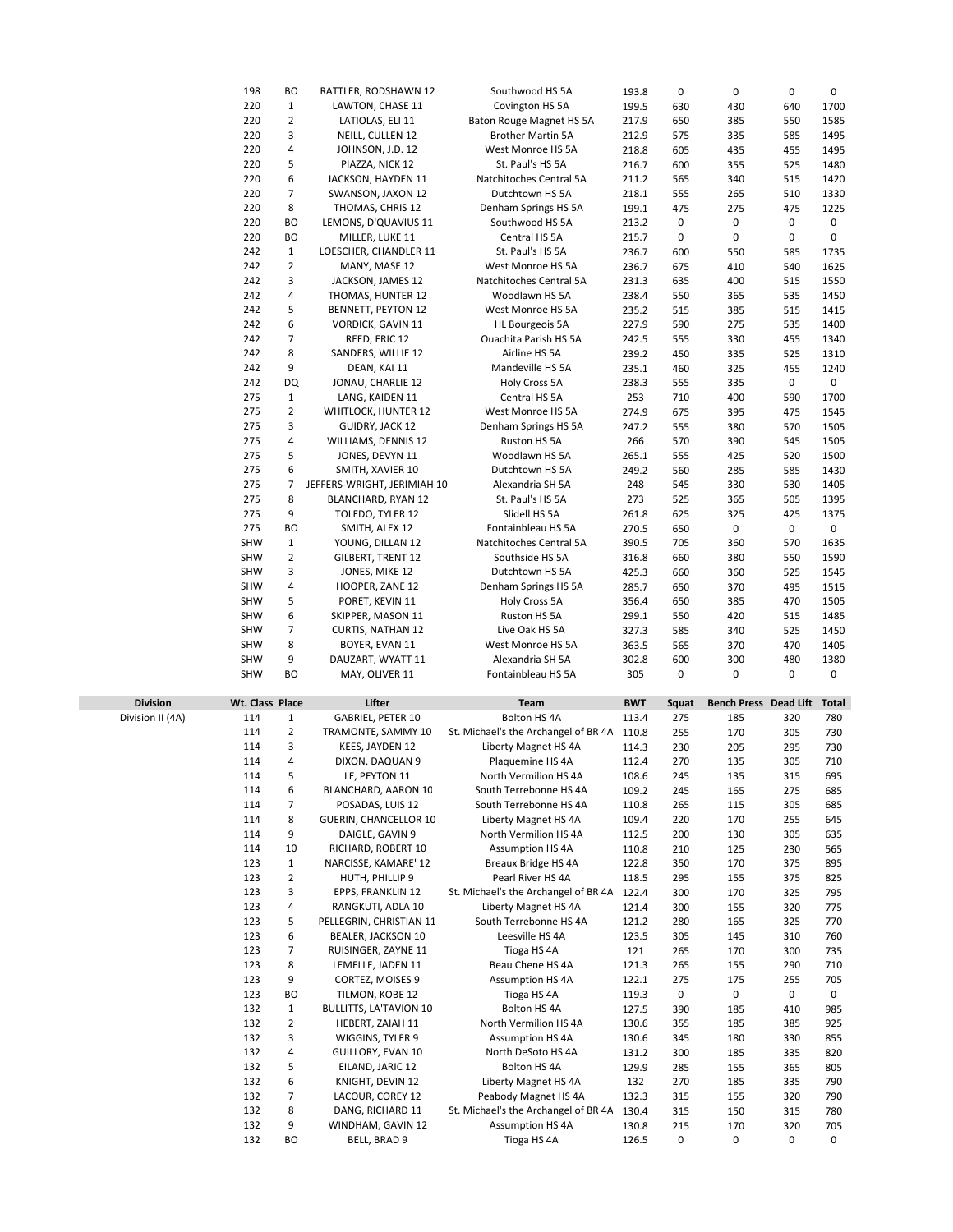| 148        | 1              | CELESTNE, DEMOND 12      | Bolton HS 4A                               | 143.6 | 435 | 245       | 440 | 1120 |
|------------|----------------|--------------------------|--------------------------------------------|-------|-----|-----------|-----|------|
| 148        | 2              | DUBOIS, KORIN 12         | North Vermilion HS 4A                      | 142.1 | 410 | 235       | 420 | 1065 |
|            |                |                          |                                            |       |     |           |     |      |
| 148        | 3              | FRANTOM, WAYLON 12       | Tioga HS 4A                                | 144.9 | 385 | 230       | 415 | 1030 |
| 148        | 4              | SINGLETON, LARRY12       | Liberty Magnet HS 4A                       | 148.6 | 325 | 245       | 395 | 965  |
| 148        | 5              | CROSS, CORBYN 10         | North DeSoto HS 4A                         | 148.7 | 385 | 185       | 375 | 945  |
| 148        | 6              | DESHOTEL, NOAH 11        | <b>Assumption HS 4A</b>                    | 148.2 | 355 | 205       | 375 | 935  |
|            | <b>BO</b>      | DAVIS, BRANDON 12        |                                            |       |     |           |     |      |
| 148        |                |                          | Liberty Magnet HS 4A                       | 142.2 | 0   | 0         | 0   | 0    |
| 148        | BO             | FARLEY, IZAIAH 10        | Leesville HS 4A                            | 145.2 | 0   | 0         | 0   | 0    |
| 148        | <b>BO</b>      | SIMS, MICHAEL 11         | Northwood-Shreve HS 4A                     | 147   | 375 | 190       | 0   | 0    |
| 148        | BO             | THOMPSON, ADAM 12        | North Vermilion HS 4A                      | 144.2 | 0   | $\pmb{0}$ | 0   | 0    |
|            |                |                          |                                            |       |     |           |     |      |
| 165        | 1              | PELLEGRIN, CODY 12       | South Terrebonne HS 4A                     | 160.4 | 495 | 285       | 480 | 1260 |
| 165        | 2              | NYGUEN, PETER 12         | St. Michael's the Archangel of BR 4A       | 164.3 | 450 | 280       | 465 | 1195 |
| 165        | 3              | FRANCIS, NATHANIEL 10    | Bolton HS 4A                               | 160.5 | 430 | 260       | 485 | 1175 |
| 165        | 4              | WILLIAMS, DEVONTE 10     | Bolton HS 4A                               | 161   | 455 | 250       | 450 | 1155 |
| 165        | 5              | BROUSSARD, EVAN 11       | South Terrebonne HS 4A                     | 161.1 | 415 | 240       | 445 | 1100 |
|            |                |                          |                                            |       |     |           |     |      |
| 165        | 6              | RYAN, KENNON 10          | Carencro HS 4A                             | 156   | 435 | 265       | 385 | 1085 |
| 165        | 7              | SILLIVAN, CAELIB 12      | Tioga HS 4A                                | 165.3 | 385 | 225       | 450 | 1060 |
| 165        | 8              | THAI, ANDY 10            | St. Michael's the Archangel of BR 4A       | 161.6 | 400 | 230       | 380 | 1010 |
| 165        | ВO             | THOMPSON, DONTRELL 12    | <b>Assumption HS 4A</b>                    | 165   | 330 | 210       | 0   | 0    |
|            |                |                          |                                            |       |     |           |     |      |
| 165        | SC             | BOONRAN, PAUL 10         | North DeSoto HS 4A                         | 158.8 | 420 | 230       | 390 | 0    |
| 181        | $\mathbf{1}$   | HAYDEL, BRAYDEN 11       | Vandebilt Catholic HS 4A                   | 177.2 | 505 | 305       | 515 | 1325 |
| 181        | $\overline{2}$ | HEBERT, RONE 11          | North Vermilion HS 4A                      | 178.3 | 485 | 295       | 500 | 1280 |
| 181        | 3              | JOHNSON, CALEB 11        | Salmen HS 4A                               | 181.4 | 520 | 285       | 450 | 1255 |
|            |                |                          |                                            |       |     |           |     |      |
| 181        | 4              | <b>GUIDRY, ETHAN 11</b>  | Carencro HS 4A                             | 178.1 | 450 | 310       | 440 | 1200 |
| 181        | 5              | WIGGINS, JERRY 11        | <b>Assumption HS 4A</b>                    | 175.8 | 365 | 315       | 360 | 1040 |
| 181        | 6              | ROBICHAUX, BRODY 10      | <b>Assumption HS 4A</b>                    | 174.8 | 400 | 240       | 385 | 1025 |
| 181        | ВO             | KENNEDY, RYAN 12         | St. Michael's the Archangel of BR 4A 177.9 |       | 0   | 0         | 0   | 0    |
|            |                |                          |                                            |       |     |           |     |      |
| 181        | ВO             | KING, CURRY 12           | Tioga HS 4A                                | 175.9 | 410 | 0         | 0   | 0    |
| 181        | BО             | LAVALAIS, ARTHUR 12      | Peabody Magnet HS 4A                       | 176.1 | 0   | 0         | 0   | 0    |
| 181        | BO             | MAGEE, JAYLIN 11         | Franklinton HS 4A                          | 179.4 | 565 | 0         | 0   | 0    |
| 198        | $\mathbf{1}$   | JENKINS, SHELTON 12      | Franklinton HS 4A                          | 196.8 | 515 | 435       | 550 | 1500 |
|            |                |                          |                                            |       |     |           |     |      |
| 198        | $\overline{2}$ | LEWIS, OMARION 12        | Bolton HS 4A                               | 185.6 | 510 | 290       | 495 | 1295 |
| 198        | 3              | <b>BLANK, BENNETT 11</b> | St. Michael's the Archangel of BR 4A       | 195.5 | 445 | 305       | 505 | 1255 |
| 198        | 4              | PELLEGRIN, SIMON 11      | South Terrebonne HS 4A                     | 188.5 | 455 | 265       | 480 | 1200 |
| 198        | 5              | LEE, DAWSON 12           | St. Michael's the Archangel of BR 4A       | 196.4 | 440 | 270       | 450 | 1160 |
|            |                |                          |                                            |       |     |           |     |      |
| 198        | 6              | BEVERLY, KEITH 12        | Liberty Magnet HS 4A                       | 196.3 | 435 | 240       | 475 | 1150 |
| 198        | 7              | HARRIS, DARIEN 11        | Bolton HS 4A                               | 190.7 | 445 | 245       | 455 | 1145 |
| 198        | 8              | SMITH, JAYDEN 9          | Tioga HS 4A                                | 196   | 465 | 245       | 435 | 1145 |
| 198        | BO             | BERTRAND, ROSS 12        | Beau Chene HS 4A                           | 191.1 | 440 | 285       | 0   | 0    |
| 198        | BO             | JAMES, JERAMIAH 12       | Northwood-Shreve HS 4A                     | 195.3 | 445 | 0         | 0   | 0    |
|            |                |                          |                                            |       |     |           |     |      |
| 220        | $\mathbf{1}$   | WILSON, DEVIN 12         | Liberty Magnet HS 4A                       | 205.1 | 480 | 275       | 560 | 1315 |
| 220        | 2              | WALKER, JA'MIKAL 11      | Salmen HS 4A                               | 199.5 | 500 | 275       | 515 | 1290 |
| 220        | 3              | CARTER, DESMOND 12       | Bolton HS 4A                               | 213.6 | 470 | 275       | 540 | 1285 |
| 220        | 4              | PEREZ, EMILIO 11         | St. Michael's the Archangel of BR 4A       | 216   | 460 | 270       | 520 | 1250 |
|            |                |                          |                                            |       |     |           |     |      |
| 220        | 5              | <b>GRAVES, BAKER 12</b>  | Leesville HS 4A                            | 208.9 | 435 | 295       | 475 | 1205 |
| 220        | 6              | HUSEIN, TARIK 12         | North DeSoto HS 4A                         | 212.2 | 405 | 280       | 515 | 1200 |
| 220        | 7              | TERRY, PORTER 11         | Northwood-Shreve HS 4A                     | 205.6 | 455 | 260       | 415 | 1130 |
| 220        | 8              | <b>BRIGOLA, COLE 11</b>  | North Vermilion HS 4A                      | 203.1 | 420 | 225       | 455 | 1100 |
|            |                | <b>COLLINS, QUINN 12</b> |                                            |       |     |           |     |      |
| 220        | ВO             |                          | Carencro HS 4A                             | 212.3 | 0   | 0         | 0   | 0    |
| 220        | BO             | WALIAGHA, KHALED 11      | Franklinton HS 4A                          | 203.7 | 0   | 0         | 0   | 0    |
| 242        | 1              | HAUG, SETH 12            | Leesville HS 4A                            | 231.3 | 500 | 285       | 530 | 1315 |
| 242        | 2              | <b>BULLITTS, BURT 12</b> | Bolton HS 4A                               | 235.2 | 560 | 260       | 490 | 1310 |
| 242        | 3              | PHILLIPS, TERRY 12       | South Terrebonne HS 4A                     | 229.4 | 450 | 310       | 500 | 1260 |
|            | 4              |                          |                                            |       |     |           |     |      |
| 242        |                | EVANS, TERRY 11          | Leesville HS 4A                            | 228.7 | 475 | 285       | 485 | 1245 |
| 242        | 5              | GIBSON, JACKSON 12       | North DeSoto HS 4A                         | 237.9 | 500 | 285       | 450 | 1235 |
| 242        | 6              | ORTEGO, NATHANIEL 10     | Beau Chene HS 4A                           | 236.9 | 400 | 200       | 395 | 995  |
| 242        | 7              | MILLER, CADE 11          | North DeSoto HS 4A                         | 235.1 | 355 | 245       | 385 | 985  |
|            |                |                          |                                            |       |     |           |     |      |
| 242        | BO             | BRUNO, KENWINE 11        | Carencro HS 4A                             | 222.1 | 0   | 0         | 0   | 0    |
| 242        | ВO             | ROMAN, JONATHAN 12       | Tioga HS 4A                                | 239.2 | 0   | 0         | 0   | 0    |
| 242        | ВO             | WEST, LANDEN 11          | Salmen HS 4A                               | 235   | 450 | 0         | 0   | 0    |
| 275        | 1              | DIXON, LEDAMION 12       | St. Michael's the Archangel of BR 4A 272.6 |       | 585 | 385       | 565 | 1535 |
| 275        | 2              | GEORGE, KEEVON 11        | Carencro HS 4A                             | 262.8 | 565 | 375       | 535 | 1475 |
|            |                |                          |                                            |       |     |           |     |      |
| 275        | 3              | SOTO, GUS 10             | Tioga HS 4A                                | 266   | 540 | 330       | 465 | 1335 |
| 275        | 4              | DUNN, DARRION 12         | Liberty Magnet HS 4A                       | 257.1 | 500 | 285       | 490 | 1275 |
| 275        | 5              | MABRY-LYLES, JASHAWN 11  | Leesville HS 4A                            | 248.1 | 450 | 275       | 440 | 1165 |
| 275        | 6              | PADGETT, JAYDEN 10       | Tioga HS 4A                                | 255.5 | 455 | 235       | 450 | 1140 |
|            |                |                          |                                            |       |     |           |     |      |
| 275        | 7              | ROBERT, CHRISTOPHER 12   | Beau Chene HS 4A                           | 255.4 | 425 | 215       | 480 | 1120 |
| 275        | 8              | LOCKETT, ROBERT 11       | Plaquemine HS 4A                           | 258   | 380 | 250       | 450 | 1080 |
| 275        | 9              | CALDWELL, JAILAN 12      | Peabody Magnet HS 4A                       | 274   | 405 | 220       | 450 | 1075 |
| 275        | 10             | MARTIN, HARRISON 11      | Lakeshore HS 4A                            | 265.7 | 380 | 210       | 415 | 1005 |
| SHW        | 1              |                          |                                            |       |     |           |     |      |
|            |                | COLEMAN, DWAYNE 10       | Salmen HS 4A                               | 440.2 | 635 | 340       | 600 | 1575 |
| <b>SHW</b> | 2              | MILLER, LEEANTHONY 12    | Tioga HS 4A                                | 292.4 | 600 | 310       | 555 | 1465 |
| <b>SHW</b> | 3              | TRUITT, SAMUEL 11        | South Terrebonne HS 4A                     | 418.5 | 555 | 325       | 535 | 1415 |
|            |                |                          |                                            |       |     |           |     |      |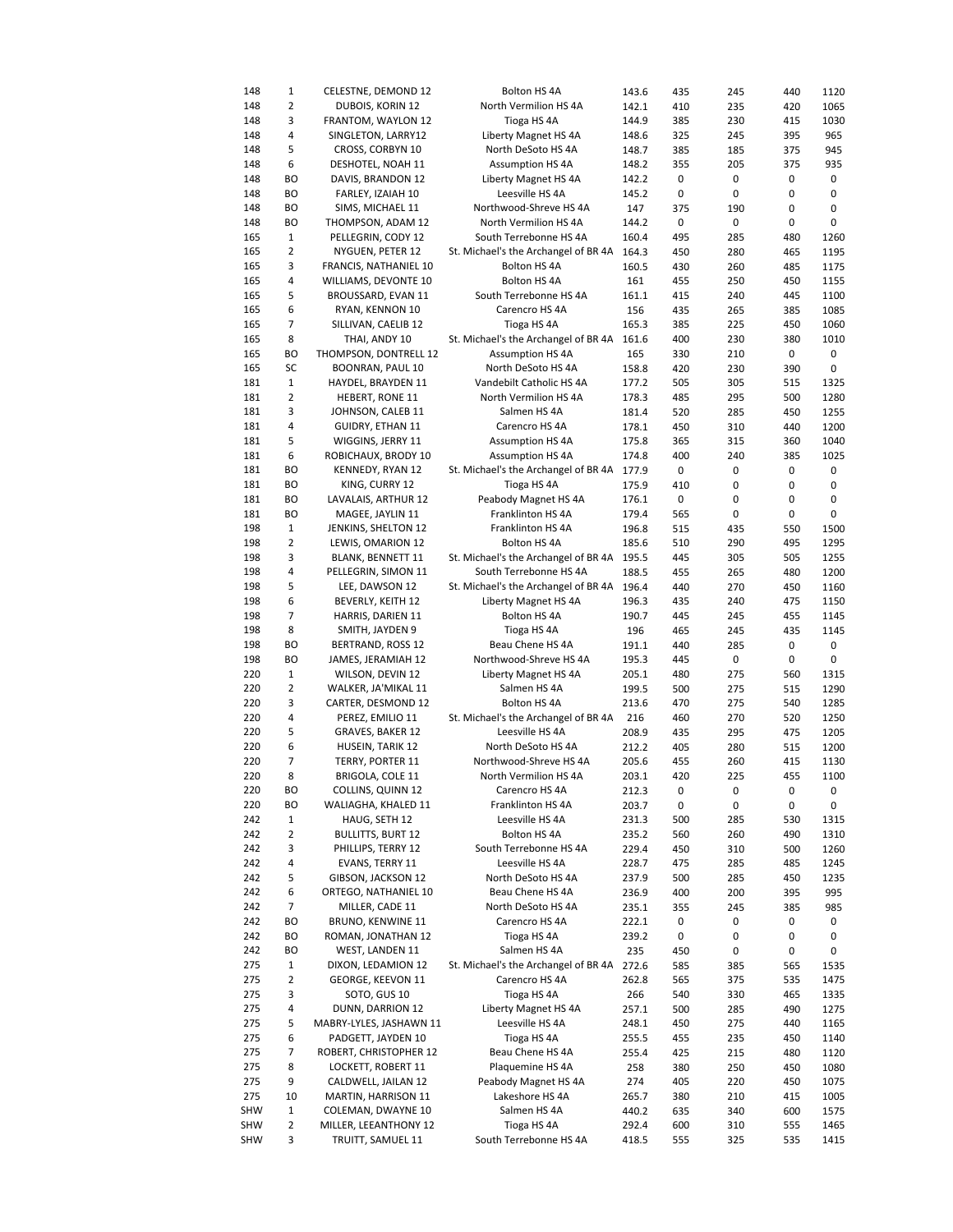|                   | <b>SHW</b>      | 4              | DOYLE, KYRAN 12             | Salmen HS 4A             | 333.9      | 520       | 355                   | 520 | 1395         |
|-------------------|-----------------|----------------|-----------------------------|--------------------------|------------|-----------|-----------------------|-----|--------------|
|                   | <b>SHW</b>      | 5              | JAMISON, TED 11             | Northwood-Shreve HS 4A   | 307.5      | 565       | 300                   | 500 | 1365         |
|                   |                 |                |                             |                          |            |           |                       |     |              |
|                   | <b>SHW</b>      | 6              | DAVIS, CHRIS 11             | North DeSoto HS 4A       | 337.6      | 510       | 315                   | 535 | 1360         |
|                   | <b>SHW</b>      | 7              | GALLOWAY, ADAM 12           | Franklinton HS 4A        | 290.7      | 515       | 385                   | 440 | 1340         |
|                   | <b>SHW</b>      | 8              | ROGERS, JAYDEN 11           | Plaquemine HS 4A         | 413.8      | 440       | 285                   | 460 | 1185         |
|                   | <b>SHW</b>      | 9              | PIZZUTO, DAKOTA 12          | Pearl River HS 4A        | 292.8      | 405       | 285                   | 465 | 1155         |
|                   | <b>SHW</b>      | <b>BO</b>      | MILLER, JAVON 11            |                          |            | 0         | 0                     | 0   | 0            |
|                   |                 |                |                             | Carencro HS 4A           | 281.5      |           |                       |     |              |
|                   |                 |                |                             |                          |            |           |                       |     |              |
| <b>Division</b>   | Wt. Class Place |                | Lifter                      | <b>Team</b>              | <b>BWT</b> | Squat     | Bench Press Dead Lift |     | <b>Total</b> |
| Division III (3A) | 114             | $1\,$          | COLLINS, CHARLIE 10         | Wossman HS 3A            | 112.5      | 285       | 155                   | 345 | 785          |
|                   | 114             | $\overline{2}$ | <b>GUIDRY V, CURLEY 9</b>   | Church Point HS 3A       | 114.1      | 245       | 125                   | 265 | 635          |
|                   | 114             | 3              | <b>GUILLORY, SYLAS 8</b>    | Mamou HS 3A              | 111.4      | 225       | 115                   | 270 | 610          |
|                   | 114             | 4              |                             | Grant HS 3A              | 107.1      | 210       | 100                   | 255 | 565          |
|                   |                 |                | LANG, COLTON 10             |                          |            |           |                       |     |              |
|                   | 114             | 5              | MARTINEZ, LEVI 9            | Caldwell Parish HS 3A    | 111.4      | 180       | 115                   | 260 | 555          |
|                   | 123             | 1              | SEILHAN, PARKER 12          | lota HS 3A               | 122.4      | 370       | 220                   | 415 | 1005         |
|                   | 123             | $\overline{2}$ | MAHLER, LANDON 12           | ED White Catholic HS 3A  | 122.2      | 290       | 220                   | 410 | 920          |
|                   | 123             | 3              | <b>BENOIT, NOAH 12</b>      | ED White Catholic HS 3A  | 121.6      | 330       | 190                   | 365 | 885          |
|                   | 123             | 4              | HARPER, DACORIAY 11         | Wossman HS 3A            | 123.1      | 350       | 165                   | 370 | 885          |
|                   | 123             | 5              | HOPKINS, D'ANTWONE 11       | Union Parish HS 3A       | 120.2      | 355       | 180                   | 340 | 875          |
|                   |                 |                |                             |                          |            |           |                       |     |              |
|                   | 123             | 6              | KING, BENNET 10             | Archbishop Hannan HS 3A  | 122.8      | 315       | 150                   | 335 | 800          |
|                   | 123             | $\overline{7}$ | DEMATTEO, DAVE 10           | Jewel Sumner HS 3A       | 120.3      | 275       | 145                   | 295 | 715          |
|                   | 123             | 8              | TURNLEY, LEIGHTON 10        | Kaplan HS 3A             | 119.4      | 225       | 150                   | 335 | 710          |
|                   | 123             | 9              | DOTSON, JUSTIN 11           | Patterson HS 3A          | 121.2      | 235       | 145                   | 290 | 670          |
|                   | 123             | DQ             | RADKA, MICHAEL 9            | De La Salle HS 3A        | 119.6      | 245       | 130                   | 255 | 0            |
|                   | 132             | $1\,$          | VASSEUR, HAYDEN 11          | lota HS 3A               | 130.4      | 395       | 255                   | 435 | 1085         |
|                   |                 |                |                             |                          |            |           |                       |     |              |
|                   | 132             | $\overline{2}$ | HILL, TYLER 12              | Wossman HS 3A            | 132.2      | 345       | 180                   | 450 | 975          |
|                   | 132             | 3              | DAVENPORT, MASON 11         | ED White Catholic HS 3A  | 130.3      | 325       | 240                   | 385 | 950          |
|                   | 132             | 4              | REED, BRANDON 12            | Wossman HS 3A            | 131.8      | 335       | 180                   | 395 | 910          |
|                   | 132             | 5              | ABADIE, JOSH 11             | Lutcher HS 3A            | 129.4      | 355       | 185                   | 320 | 860          |
|                   | 132             | 6              | GOFF, PIERCE 9              | Grant HS 3A              | 131.4      | 300       | 195                   | 355 | 850          |
|                   | 132             | 7              |                             |                          | 130.2      | 300       | 190                   | 350 | 840          |
|                   |                 |                | HOOSIER, CANAAN 10          | Buckeye HS 3A            |            |           |                       |     |              |
|                   | 132             | 8              | DYER, DALTON 12             | Buckeye HS 3A            | 131.8      | 285       | 195                   | 330 | 810          |
|                   | 132             | 9              | LEDET, REESE 12             | Berwick HS 3A            | 131.5      | 305       | 150                   | 350 | 805          |
|                   | 132             | 10             | STEWART, ZACHARY 11         | Union Parish HS 3A       | 132.2      | 265       | 145                   | 335 | 745          |
|                   | 148             | 1              | FRANCIS, JOHNATHAN 11       | Carroll HS 3A            | 148.1      | 465       | 285                   | 485 | 1235         |
|                   | 148             | $\mathbf 2$    | SCHEXNAYDER, HUNTER 11      | ED White Catholic HS 3A  | 144.9      | 445       | 285                   | 485 | 1215         |
|                   | 148             | 3              | STACY, JACOB 12             | Buckeye HS 3A            | 146.9      | 475       | 295                   | 440 | 1210         |
|                   |                 |                |                             |                          |            |           |                       |     |              |
|                   | 148             | 4              | ALVAREZ, JASON 12           | Abbeville HS 3A          | 146.7      | 420       | 260                   | 430 | 1110         |
|                   | 148             | 5              | GROS, JACE 12               | ED White Catholic HS 3A  | 143.9      | 405       | 245                   | 425 | 1075         |
|                   | 148             | 6              | COBB, CORY 12               | Buckeye HS 3A            | 143.4      | 375       | 260                   | 405 | 1040         |
|                   | 148             | $\overline{7}$ | HAYMON, JASPER 11           | Grant HS 3A              | 148.7      | 395       | 225                   | 420 | 1040         |
|                   | 148             | 8              | HUGGINS, MARKELL 11         | Union Parish HS 3A       | 145.6      | 315       | 185                   | 395 | 895          |
|                   | 148             | <b>BO</b>      | LOEPPKY, NATE 11            | Grant HS 3A              | 147        | 315       | 0                     | 0   | 0            |
|                   |                 |                |                             |                          |            |           |                       | 0   | 0            |
|                   | 148             | SC             | ROUTON, DAVID 11            | Church Point HS 3A       | 148        | $\pmb{0}$ | 0                     |     |              |
|                   | 165             | $1\,$          | DUFORT, ROCKY 10            | Kaplan HS 3A             | 165.3      | 530       | 370                   | 480 | 1380         |
|                   | 165             | $\overline{2}$ | GARON, MATT 11              | Lutcher HS 3A            | 160.6      | 460       | 285                   | 480 | 1225         |
|                   | 165             | 3              | SCHITTONE, DOMINIC 12       | Crowley HS 3A            | 159.1      | 410       | 275                   | 510 | 1195         |
|                   | 165             | 4              | SIMMONS, NICK 11            | lota HS 3A               | 164.5      | 440       | 305                   | 450 | 1195         |
|                   | 165             | 5              | BOONE, HAYES 12             | Parkview Baptist HS 3A   | 164.7      | 405       | 275                   | 395 | 1075         |
|                   | 165             | 6              | PEYMENT, ETHAN 11           | Parkview Baptist HS 3A   | 153.1      | 380       | 200                   | 400 | 980          |
|                   |                 |                |                             |                          |            |           |                       |     |              |
|                   | 165             | 7              | LANDRY, RYAN 10             | Crowley HS 3A            | 162.4      | 360       | 205                   | 385 | 950          |
|                   | 165             | 8              | <b>HENDRICKS, CHARLES 9</b> | Church Point HS 3A       | 161        | 385       | 175                   | 385 | 945          |
|                   | 165             | 9              | BYRDSONG, KIRAN 11          | Carroll HS 3A            | 150        | 330       | 205                   | 405 | 940          |
|                   | 165             | 10             | RYLAND, MATTHEW 9           | Buckeye HS 3A            | 163        | 375       | 125                   | 405 | 905          |
|                   | 181             | $1\,$          | THEALL, JOSEPH 12           | Abbeville HS 3A          | 178.1      | 510       | 380                   | 560 | 1450         |
|                   | 181             | $\overline{2}$ | FORREST, ROY 12             | Lutcher HS 3A            | 181.5      | 465       | 315                   | 475 | 1255         |
|                   |                 |                |                             |                          |            |           |                       |     |              |
|                   | 181             | 3              | ATON, JACKSON 11            | lota HS 3A               | 173.4      | 450       | 295                   | 505 | 1250         |
|                   | 181             | 4              | FONTENOT, GAVIN 12          | ED White Catholic HS 3A  | 177        | 435       | 335                   | 480 | 1250         |
|                   | 181             | 5              | ISLAND, JY'MARION 10        | Union Parish HS 3A       | 168.3      | 450       | 280                   | 470 | 1200         |
|                   | 181             | 6              | LEBATO., CODY 12            | St. Louis Catholic HS 3A | 172.1      | 450       | 270                   | 475 | 1195         |
|                   | 181             | 7              | BROWN, ELI 11               | Parkview Baptist HS 3A   | 175.5      | 460       | 275                   | 425 | 1160         |
|                   | 181             | 8              | GRAY, DONAVAN 12            | Grant HS 3A              | 175.2      | 405       | 265                   | 485 | 1155         |
|                   |                 | 9              |                             |                          |            |           |                       |     |              |
|                   | 181             |                | DIEDRICH, JEFFREY 10        | ED White Catholic HS 3A  | 177.2      | 425       | 260                   | 455 | 1140         |
|                   | 181             | 10             | JOHNSON, NEHAMIAH           | Parkview Baptist HS 3A   | 166        | 400       | 250                   | 430 | 1080         |
|                   | 198             | $1\,$          | RICHARD, NICHOLAS 12        | Church Point HS 3A       | 196.3      | 600       | 400                   | 565 | 1565         |
|                   | 198             | $\overline{2}$ | DOUCET, CLAY 11             | lota HS 3A               | 197.3      | 560       | 405                   | 575 | 1540         |
|                   | 198             | 3              | HOOSIER, GABE 12            | Buckeye HS 3A            | 195.8      | 550       | 360                   | 525 | 1435         |
|                   | 198             | 4              | SAVOIE, PHILIP 12           | Erath HS 3A              | 196.9      | 490       | 365                   | 520 | 1375         |
|                   | 198             | 5              | MARTIN, BRENDAN 12          | ED White Catholic HS 3A  | 190.5      | 545       | 275                   | 520 | 1340         |
|                   |                 |                |                             |                          |            |           |                       |     |              |
|                   | 198             | 6              | ESCALANTE, MARCO 11         | ED White Catholic HS 3A  | 194.2      | 500       | 315                   | 505 | 1320         |
|                   | 198             | 7              | SPELL, MASON 11             | lota HS 3A               | 195.9      | 485       | 330                   | 475 | 1290         |
|                   | 198             | 8              | MILTON, TYLON 12            | Jewel Sumner HS 3A       | 185.9      | 455       | 260                   | 515 | 1230         |
|                   | 198             | BO             | AGUSTO, CONNER 12           | Grant HS 3A              | 194.6      | 515       | 0                     | 0   | 0            |
|                   |                 |                |                             |                          |            |           |                       |     |              |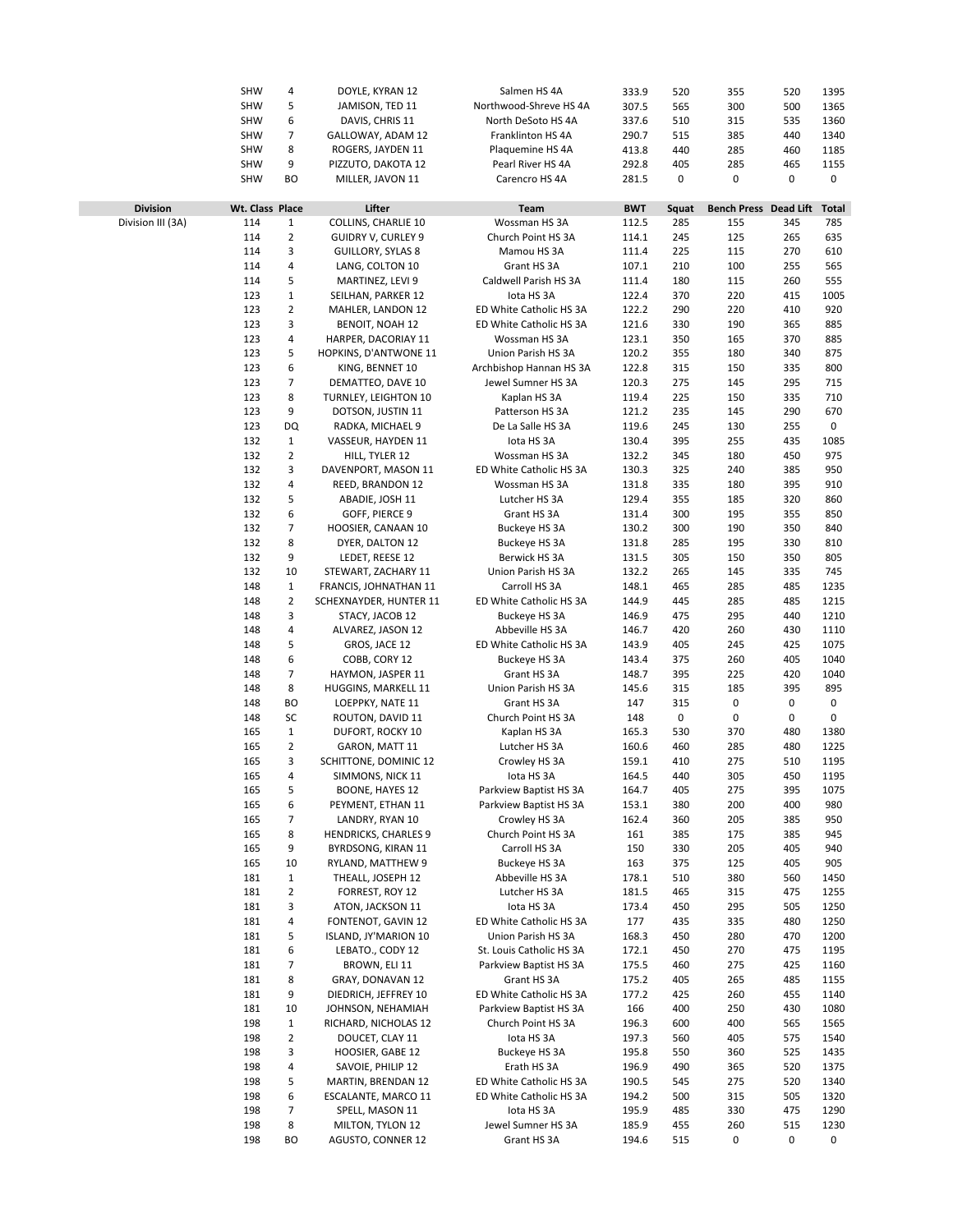|                  | 198             | BO             | ATTLE, DALAEN 11           | Mamou HS 3A             | 190.2      | 0     | 0                            | 0   | 0            |
|------------------|-----------------|----------------|----------------------------|-------------------------|------------|-------|------------------------------|-----|--------------|
|                  | 220             | $\mathbf 1$    | DEVILLE, KAIN 10           | Buckeye HS 3A           | 210.3      | 530   | 315                          | 425 | 1270         |
|                  | 220             | $\overline{2}$ |                            |                         |            |       |                              |     |              |
|                  |                 |                | DIEDRICH, LUKE 12          | ED White Catholic HS 3A | 216.3      | 505   | 310                          | 455 | 1270         |
|                  | 220             | 3              | MCCOY, MARK 12             | Grant HS 3A             | 215.6      | 475   | 275                          | 500 | 1250         |
|                  | 220             | 4              | CLEMENT, BEN 11            | Lutcher HS 3A           | 208.4      | 500   | 245                          | 460 | 1205         |
|                  | 220             | 5              | SPEARS, JAVONTAI 10        | Wossman HS 3A           | 199.9      | 405   | 235                          | 495 | 1135         |
|                  | 220             | 6              | <b>KELTNER, BROCK 10</b>   | lota HS 3A              | 210.4      | 450   | 260                          | 405 | 1115         |
|                  | 220             | 7              | JARRELL, BRADEN 10         | Archbishop Hannan HS 3A | 205        | 390   | 215                          | 405 | 1010         |
|                  | 220             | 8              | KLEIN, JAMES 12            | Berwick HS 3A           | 219.3      | 370   | 170                          | 470 | 1010         |
|                  | 220             | 9              | LEVINE, XAVIER 10          | Abbeville HS 3A         | 212.9      | 330   | 205                          | 405 | 940          |
|                  |                 |                |                            |                         |            |       |                              |     |              |
|                  | 220             | DQ             | CAIN, WILLIAM 10           | Mamou HS 3A             | 209.1      | 395   | 0                            | 0   | 0            |
|                  | 242             | $\mathbf{1}$   | LEBLANC, MITCHELL 12       | Buckeye HS 3A           | 238.2      | 600   | 470                          | 460 | 1530         |
|                  | 242             | $\overline{2}$ | <b>BOUDWIN, BRANDON 12</b> | Lutcher HS 3A           | 238.5      | 560   | 350                          | 550 | 1460         |
|                  | 242             | 3              | MEEKING, TRENTON 12        | Union Parish HS 3A      | 230.3      | 655   | 265                          | 475 | 1395         |
|                  | 242             | 4              | EDWARDS, DAVION 11         | Carroll HS 3A           | 241.3      | 530   | 330                          | 485 | 1345         |
|                  | 242             | 5              | GAINS, KAREEM 11           | Grant HS 3A             | 220.9      | 515   | 320                          | 500 | 1335         |
|                  | 242             | 6              | DAIGLE, WYATT 10           | Church Point HS 3A      | 229.4      | 500   | 315                          | 500 | 1315         |
|                  | 242             | $\overline{7}$ |                            | Wossman HS 3A           |            |       | 250                          | 520 | 1240         |
|                  |                 |                | SOUTH, ZELMARCU 11         |                         | 226.1      | 470   |                              |     |              |
|                  | 242             | 8              | CLEMENTS, AIDAN 11         | ED White Catholic HS 3A | 237.4      | 460   | 315                          | 450 | 1225         |
|                  | 242             | BO             | LEDAY, BENJAMIN 12         | Mamou HS 3A             | 237.3      | 660   | 380                          | 0   | 0            |
|                  | 242             | DQ             | GARCIACRUZ, LUIS 11        | Abbeville HS 3A         | 238.2      | 500   | 0                            | 0   | 0            |
|                  | 275             | $\mathbf{1}$   | FLEMING, DONALD 12         | Lutcher HS 3A           | 268.3      | 600   | 290                          | 565 | 1455         |
|                  | 275             | $\overline{2}$ | GABERIEL, KEI'ARRIYEN 12   | Abbeville HS 3A         | 258.6      | 585   | 385                          | 450 | 1420         |
|                  | 275             | 3              | THIBODEAUX, ARLAN 11       | lota HS 3A              | 264.8      | 550   | 280                          | 550 | 1380         |
|                  |                 |                |                            |                         |            |       |                              |     |              |
|                  | 275             | 4              | COOPER, TY 12              | Lutcher HS 3A           | 262.9      | 505   | 345                          | 520 | 1370         |
|                  | 275             | 5              | YAMMARINO, HUNTER 11       | Church Point HS 3A      | 253.3      | 575   | 285                          | 500 | 1360         |
|                  | 275             | 6              | LACASSE, HANZ 11           | lota HS 3A              | 258.6      | 525   | 325                          | 495 | 1345         |
|                  | 275             | $\overline{7}$ | PHILIP, JACE 11            | St. James HS 3A         | 263        | 460   | 240                          | 570 | 1270         |
|                  | 275             | 8              | MAROON, CAMDEN 12          | Church Point HS 3A      | 266.2      | 475   | 345                          | 445 | 1265         |
|                  | 275             | BO             | DICK, ALEX 11              | Mamou HS 3A             | 267.7      | 0     | 0                            | 0   | 0            |
|                  |                 |                |                            |                         |            |       | $\pmb{0}$                    | 0   | $\pmb{0}$    |
|                  | 275             | BO             | PIOT, COLE 10              | Archbishop Hannan HS 3A | 249.6      | 500   |                              |     |              |
|                  | <b>SHW</b>      | $\mathbf 1$    | SANDERS, JAMES 12          | Jena HS 3A              | 302.4      | 635   | 350                          | 595 | 1580         |
|                  | <b>SHW</b>      | $\overline{2}$ | NOEL, ISAIAH 12            | Mamou HS 3A             | 309.4      | 685   | 360                          | 520 | 1565         |
|                  | <b>SHW</b>      | 3              | BYERES, NOLAN 10           | Archbishop Hannan HS 3A | 307.4      | 585   | 305                          | 580 | 1470         |
|                  | <b>SHW</b>      | 4              | ROSS, JAYDON 12            | Caldwell Parish HS 3A   | 435.6      | 575   | 295                          | 480 | 1350         |
|                  | <b>SHW</b>      | 5              | TILLMAN, MICHAEL 11        | Carroll HS 3A           | 304.5      | 550   | 305                          | 465 | 1320         |
|                  | <b>SHW</b>      | 6              | ARBUTHNOT, DONOVAN 11      | Lutcher HS 3A           | 317.2      | 400   | 245                          | 475 | 1120         |
|                  | <b>SHW</b>      | 7              |                            | Carroll HS 3A           | 317.6      | 450   | 245                          | 425 | 1120         |
|                  |                 |                | YOUNG, BRAYLIN 11          |                         |            |       |                              |     |              |
|                  | <b>SHW</b>      | 8              | KNATT, ERIQUE 11           | De La Salle HS 3A       | 276.9      | 385   | 210                          | 400 | 995          |
|                  | <b>SHW</b>      | ВO             | LEDAY, JALEN               | Mamou HS 3A             | 289.5      | 0     | 0                            | 0   | 0            |
|                  | <b>SHW</b>      | DQ             | HORN, JOSEPH 12            | Wossman HS 3A           | 314.9      | 0     | 0                            | 0   | 0            |
|                  |                 |                |                            |                         |            |       |                              |     |              |
| <b>Division</b>  |                 |                | Lifter                     | Team                    | <b>BWT</b> | Squat | <b>Bench Press Dead Lift</b> |     | <b>Total</b> |
|                  | Wt. Class Place |                |                            |                         |            |       |                              |     | 740          |
|                  |                 |                |                            |                         |            |       |                              |     |              |
| Division IV (2A) | 114             | 1              | WOODS, DEMARIO 9           | Many HS 2A              | 103        | 275   | 140                          | 325 |              |
|                  | 114             | $\overline{2}$ | <b>FAIRCHILD, AIDEN 8</b>  | Pope John Paul II HS 2A | 110.6      | 255   | 105                          | 285 | 645          |
|                  | 114             | 3              | WILLIAMS, JEREMIAH 10      | Many HS 2A              | 106.5      | 225   | 125                          | 280 | 630          |
|                  | 114             | 4              | SAUSEDA, KADEN 10          | Delhi Charter 2A        | 106.3      | 250   | 115                          | 230 | 595          |
|                  | 114             | 5              | CAILLOUET, A.J. 10         | Pine HS 2A              | 103.6      | 195   | 100                          | 240 | 535          |
|                  | 114             | 6              | SEAUX, BRENNANIO 10        | Delcambre HS 2A         | 106.5      | 145   | 85                           | 225 | 455          |
|                  |                 | SC             | WEST, SHAWN 10             | Doyle HS 2A             |            | 0     | 0                            |     | 0            |
|                  | 114             |                |                            |                         | 114        |       |                              | 0   |              |
|                  | 123             | $\mathbf{1}$   | ARCENEAUX, BRAEDEN 10      | Pine HS 2A              | 122.6      | 335   | 170                          | 380 | 885          |
|                  | 123             | $\overline{2}$ | HIGGINBOTHAM, CHASE 11     | Many HS 2A              | 120.2      | 305   | 185                          | 345 | 835          |
|                  | 123             | 3              | SKIDMORE, MAXWELL 11       | Pope John Paul II HS 2A | 120.2      | 300   | 165                          | 335 | 800          |
|                  | 123             | 4              | <b>FURNISS, CARSON 9</b>   | Episcopal HS 2A         | 118.7      | 280   | 155                          | 325 | 760          |
|                  | 123             | 5              | SIMPSON, DAKOTA 12         | French Settlement HS 2A | 119.8      | 235   | 170                          | 300 | 705          |
|                  | 123             | 6              | BLAKLEY, KAIDEN 10         | Delhi Charter 2A        | 123        | 250   | 145                          | 280 | 675          |
|                  | 123             | 7              | WILLIAMS, MAXWELL 12       | St. Thomas Aquinas 2A   | 122.1      | 225   | 135                          | 285 | 645          |
|                  | 132             | $\mathbf{1}$   | RHODES, LUKE 12            | Delhi Charter 2A        |            |       |                              | 375 |              |
|                  |                 |                |                            |                         | 128.4      | 380   | 250                          |     | 1005         |
|                  | 132             | $\overline{2}$ | ABENE, VICTOR 11           | St. Thomas Aquinas 2A   | 129.4      | 350   | 165                          | 400 | 915          |
|                  | 132             | 3              | WILLIAMS, ETHAN 12         | Many HS 2A              | 130.7      | 325   | 170                          | 370 | 865          |
|                  | 132             | 4              | MAXIE, KENTAVIOUS 11       | Many HS 2A              | 127.4      | 305   | 195                          | 350 | 850          |
|                  | 132             | 5              | GRAY, RODERICK 11          | Delhi Charter 2A        | 129.8      | 295   | 165                          | 315 | 775          |
|                  | 132             | 6              | HOOVER, RYAN 11            | St. Thomas Aquinas 2A   | 130.8      | 230   | 185                          | 315 | 730          |
|                  | 132             | $\overline{7}$ | WASHINGTON, JULIAN 9       | Port Allen HS 2A        | 130.8      | 250   | 155                          | 315 | 720          |
|                  |                 | 8              | LONG, DAVID 12             | Northlake Christian 2A  |            |       | 180                          | 260 |              |
|                  | 132             |                |                            |                         | 131        | 270   |                              |     | 710          |
|                  | 132             | 9              | DESLATTE, JACOB 9          | French Settlement HS 2A | 129.6      | 260   | 135                          | 280 | 675          |
|                  | 132             | 10             | WELCH, RANDALL 10          | Doyle HS 2A             | 129.6      | 205   | 120                          | 285 | 610          |
|                  | 148             | $\mathbf{1}$   | DARWIN, SARDAVION 12       | Many HS 2A              | 147.2      | 405   | 225                          | 490 | 1120         |
|                  | 148             | $\overline{2}$ | WARD, LEWIS 11             | Episcopal HS 2A         | 144.8      | 405   | 235                          | 475 | 1115         |
|                  | 148             | 3              | NOLEN, TRISTEN 11          | Rosepine HS 2A          | 144.2      | 410   | 255                          | 420 | 1085         |
|                  | 148             | 4              | SAVAGE, ALEX 12            | Port Barre HS 2A        | 145        | 385   | 245                          | 435 | 1065         |
|                  | 148             | 5              | VARNADO, WILSON 12         | Pope John Paul II HS 2A | 145.1      | 385   | 210                          | 405 | 1000         |
|                  | 148             | 6              | MILLER, KOLE 10            | Pine HS 2A              | 145.7      | 305   | 205                          | 405 | 915          |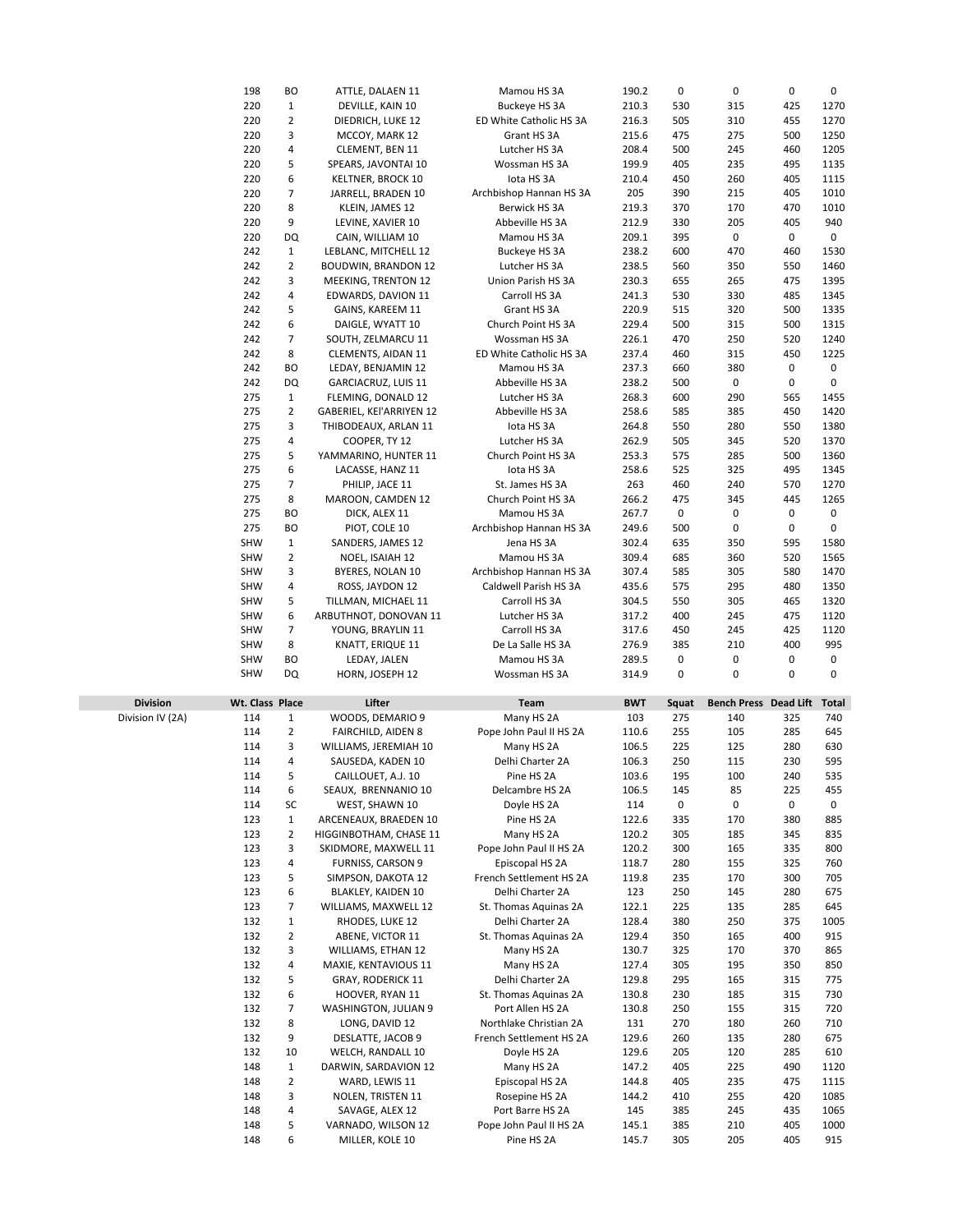| 148        | 7              | FONTENOT, MADDOX 10          | Port Barre HS 2A             | 143.3 | 325 | 205 | 365 | 895  |
|------------|----------------|------------------------------|------------------------------|-------|-----|-----|-----|------|
| 148        | 8              | WASHINGTON, ERIC 11          | Port Allen HS 2A             | 144.6 | 285 | 195 | 405 | 885  |
|            |                |                              |                              |       |     |     |     |      |
| 148        | 9              | FOSTER, KYLE 11              | Northlake Christian 2A       | 138.6 | 315 | 190 | 365 | 870  |
| 148        | 10             | ROMERO, PIERRE 11            | Catholic HS of New Iberia 2A | 145.9 | 320 | 170 | 380 | 870  |
| 165        | 1              | WILLIAMS, LONDON 12          | Many HS 2A                   | 164.8 | 615 | 285 | 625 | 1525 |
| 165        | $\overline{2}$ | CHAUVIN, REID 9              | Episcopal HS 2A              | 161   | 425 | 245 | 475 | 1145 |
|            |                |                              |                              |       |     |     |     |      |
| 165        | 3              | QUILLEN, TREY 12             | Delhi Charter 2A             | 164.9 | 435 | 235 | 455 | 1125 |
| 165        | 4              | JONES, LANDON 10             | Port Allen HS 2A             | 162.5 | 390 | 230 | 440 | 1060 |
| 165        | 5              | FULFORD, TROY 11             | Pope John Paul II HS 2A      | 158.5 | 365 | 225 | 405 | 995  |
| 165        | 6              | SADLER, DORAN 9              | D'Arbonne Woods Charter 2A   | 156.1 | 375 | 225 | 365 | 965  |
|            |                |                              |                              |       |     |     |     |      |
| 165        | 7              | BONDURANT, ADAM 11           | St. Thomas Aquinas 2A        | 158   | 325 | 190 | 275 | 790  |
| 165        | BO             | HERNANDEZ, MIGUEL 12         | Delcambre HS 2A              | 159.2 | 0   | 0   | 0   | 0    |
| 165        | ВO             | LAGARDE, JACOB 12            | Northlake Christian 2A       | 164.1 | 365 | 0   | 0   | 0    |
|            | BО             |                              |                              |       | 365 | 0   | 0   | 0    |
| 165        |                | ROBERTS, ANDREW 11           | Catholic HS of New Iberia 2A | 162.2 |     |     |     |      |
| 181        | 1              | ADAMS, ALEX 11               | Winnfield HS 2A              | 175.1 | 500 | 325 | 585 | 1410 |
| 181        | 2              | ALEJO, CARLOS 11             | D'Arbonne Woods Charter 2A   | 181.8 | 435 | 250 | 480 | 1165 |
| 181        | 3              | KOR, DUTCH 11                | Many HS 2A                   | 177.8 | 450 | 225 | 480 | 1155 |
|            |                |                              |                              |       |     |     |     |      |
| 181        | 4              | KINGMAN, JACK 11             | Pope John Paul II HS 2A      | 178.5 | 425 | 245 | 425 | 1095 |
| 181        | 5              | PICKETT, COLE 11             | Many HS 2A                   | 177.8 | 425 | 215 | 445 | 1085 |
| 181        | 6              | CHEEVER, LOGAN 12            | Rosepine HS 2A               | 179.2 | 410 | 215 | 415 | 1040 |
| 181        | 7              | MCALLISTER, AYDEN 11         | Springfield HS 2A            | 180.6 | 315 | 205 | 445 | 965  |
|            |                |                              |                              |       |     |     |     |      |
| 181        | 8              | HARGROVE, JONTAVIS 11        | Holy Savior Menard 2A        | 172.6 | 360 | 220 | 380 | 960  |
| 181        | ВO             | SEGURA, ASHTON 11            | Catholic HS of New Iberia 2A | 177.2 | 365 | 0   | 0   | 0    |
| 181        | SC             | MYER, THOMAS 12              | Episcopal HS 2A              | 181   | 0   | 0   | 0   | 0    |
| 198        | 1              | MCCRORY, ISIAH 12            | Notre Dame 2A                | 194.3 | 585 | 350 | 550 | 1485 |
|            |                |                              |                              |       |     |     |     |      |
| 198        | 2              | WILLIAMS, GABRIEL 12         | Holy Savior Menard 2A        | 192   | 495 | 345 | 575 | 1415 |
| 198        | 3              | NICHOLS, TRAVON 12           | Winnfield HS 2A              | 185.1 | 500 | 295 | 600 | 1395 |
| 198        | 4              | COLAR, KYMH 12               | Pope John Paul II HS 2A      | 189.3 | 530 | 335 | 530 | 1395 |
|            | 5              | CHANDLER, CLAYTON 11         |                              |       |     |     |     |      |
| 198        |                |                              | Winnfield HS 2A              | 191.6 | 470 | 300 | 430 | 1200 |
| 198        | 6              | HARRISON, BEN 10             | Northlake Christian 2A       | 191.7 | 435 | 240 | 490 | 1165 |
| 198        | 7              | <b>BOSWELL, COLTON 11</b>    | Many HS 2A                   | 193.4 | 435 | 255 | 450 | 1140 |
| 198        | 8              | JACKSON, KEYTON 10           | Rosepine HS 2A               | 188   | 405 | 260 | 425 | 1090 |
|            |                |                              |                              |       |     |     |     |      |
| 198        | 9              | MOUTON, JAYDEN 12            | Catholic HS of New Iberia 2A | 194.7 | 410 | 240 | 415 | 1065 |
| 198        | 10             | FERGUSON, PHILIP 12          | Doyle HS 2A                  | 191.2 | 340 | 225 | 425 | 990  |
| 220        | 1              | KINDER, CAMERON 12           | Holy Savior Menard 2A        | 203.8 | 615 | 385 | 550 | 1550 |
| 220        | 2              | MCDANIEL, CAEL 10            | Pope John Paul II HS 2A      | 219.5 | 545 | 335 | 540 | 1420 |
|            |                |                              |                              |       |     |     |     |      |
| 220        | 3              | JACOB JR., MARCUS 12         | Catholic HS of New Iberia 2A | 213.6 | 550 | 315 | 500 | 1365 |
| 220        | 4              | COLE, CADEN 11               | D'Arbonne Woods Charter 2A   | 213.1 | 475 | 230 | 480 | 1185 |
| 220        | 5              | FURNISS, PORTER 11           | Episcopal HS 2A              | 212.3 | 440 | 245 | 490 | 1175 |
| 220        | 6              | <b>HOWER, TUCKER 12</b>      | Northlake Christian 2A       | 200   | 385 | 265 | 440 | 1090 |
|            |                |                              |                              |       |     |     |     |      |
| 220        | 7              | TOWNS, BRODY 9               | D'Arbonne Woods Charter 2A   | 208.2 | 425 | 220 | 435 | 1080 |
| 220        | 8              | ALSTON, CARTER 11            | St. Thomas Aquinas 2A        | 208.3 | 375 | 265 | 440 | 1080 |
| 220        | 9              | HUDSPETH, WILLIAM 11         | St. Thomas Aquinas 2A        | 202.6 | 385 | 245 | 420 | 1050 |
| 220        | 10             |                              | Doyle HS 2A                  | 206   | 360 | 265 | 410 | 1035 |
|            |                | LOVETT, JOSEPH 10            |                              |       |     |     |     |      |
| 242        | 1              | ROSS, KYRON 12               | Northlake Christian 2A       | 238.1 | 520 | 290 | 540 | 1350 |
| 242        | 2              | PICKNEY, MICHAEL 12          | Port Barre HS 2A             | 232.7 | 525 | 305 | 515 | 1345 |
| 242        | 3              | HAYDEN, JOSH 11              | Northlake Christian 2A       | 237.2 | 480 | 300 | 425 | 1205 |
|            | 4              |                              |                              |       |     |     |     |      |
| 242        |                | TEAL, DANIEL 11              | Port Barre HS 2A             | 232.4 | 425 | 245 | 495 | 1165 |
| 242        | 5              | SMITH, SEAN 9                | Pope John Paul II HS 2A      | 233.6 | 465 | 275 | 405 | 1145 |
| 242        | 6              | ICE, ETHAN 12                | D'Arbonne Woods Charter 2A   | 230.5 | 440 | 250 | 450 | 1140 |
| 242        | 7              | RICHARDS, LAYDEN 11          | Springfield HS 2A            | 236.4 | 365 | 245 | 455 | 1065 |
|            |                |                              |                              |       |     |     |     |      |
| 242        | 8              | FLETCHER, NICK 10            | Springfield HS 2A            | 236.4 | 365 | 235 | 405 | 1005 |
| 242        | 9              | PONTIF, PRESTON 12           | Episcopal HS 2A              | 222.3 | 355 | 190 | 405 | 950  |
| 242        | ВO             | FONTENOT, MICHEAL10          | Rosepine HS 2A               | 228.3 | 0   | 0   | 0   | 0    |
| 275        | 1              | WOMACK, KALEB 11             | Winnfield HS 2A              | 263.8 | 500 | 315 | 500 | 1315 |
|            |                |                              |                              |       |     |     |     |      |
| 275        | 2              | MILLER, ADAM 11              | Many HS 2A                   | 269.2 | 505 | 275 | 535 | 1315 |
| 275        | 3              | GILL, COLLIN 11              | Rosepine HS 2A               | 250.2 | 470 | 335 | 445 | 1250 |
| 275        | 4              | SAVOIE, BLAINE 11            | Rosepine HS 2A               | 257.5 | 475 | 255 | 490 | 1220 |
| 275        | 5              |                              | Episcopal HS 2A              | 267.8 | 475 | 230 | 450 |      |
|            |                | BUTLER, CAMERON 11           |                              |       |     |     |     | 1155 |
| 275        | 6              | GISCLAIR, BLAKE 12           | Catholic HS of New Iberia 2A | 262.7 | 400 | 190 | 450 | 1040 |
| 275        | 7              | KEEL, GERARD 10              | Doyle HS 2A                  | 250.4 | 350 | 205 | 405 | 960  |
| 275        | BO             | <b>BROUILLETTE, JACOB 10</b> | Winnfield HS 2A              | 271.5 | 0   | 0   | 0   | 0    |
|            |                |                              |                              |       |     |     |     |      |
| 275        | SC             | INA, JAYLON 10               | Franklin HS 2A               | 275   | 0   | 0   | 0   | 0    |
| 275        | SC             | MAURICIO, BRYAN 12           | Pope John Paul II HS 2A      | 275   | 0   | 0   | 0   | 0    |
| SHW        | 1              | MELTON, JACK 11              | Holy Savior Menard 2A        | 307.7 | 535 | 335 | 500 | 1370 |
| SHW        | 2              | CULPEPPER, WILL 11           | Pope John Paul II HS 2A      | 285.4 | 550 | 275 | 455 | 1280 |
|            |                |                              |                              |       |     |     |     |      |
| SHW        | 3              | PARKER, JESSE 11             | Rosepine HS 2A               | 311   | 515 | 275 | 440 | 1230 |
| <b>SHW</b> | 4              | CRAWFORD, ETHAN 11           | Springfield HS 2A            | 312.3 | 405 | 225 | 445 | 1075 |
| SHW        | 5              | LAW, JACOREY 11              | Delcambre HS 2A              | 320.8 | 400 | 185 | 475 | 1060 |
| SHW        | 6              | BASEY, SHAWN 10              | D'Arbonne Woods Charter 2A   | 322.5 | 380 | 210 | 405 | 995  |
|            |                |                              |                              |       |     |     |     |      |
| SHW        | ВO             | COLE, ANDRE 11               | Red River HS 2A              | 305.2 | 0   | 0   | 0   | 0    |
| SHW        | BО             | KIRLAND, MATTHEW 12          | Pope John Paul II HS 2A      | 304.8 | 0   | 0   | 0   | 0    |
| <b>SHW</b> | SC             | BOUTTON, DAVION 10           | Franklin HS 2A               | 276   | 0   | 0   | 0   | 0    |
|            |                |                              |                              |       |     |     |     |      |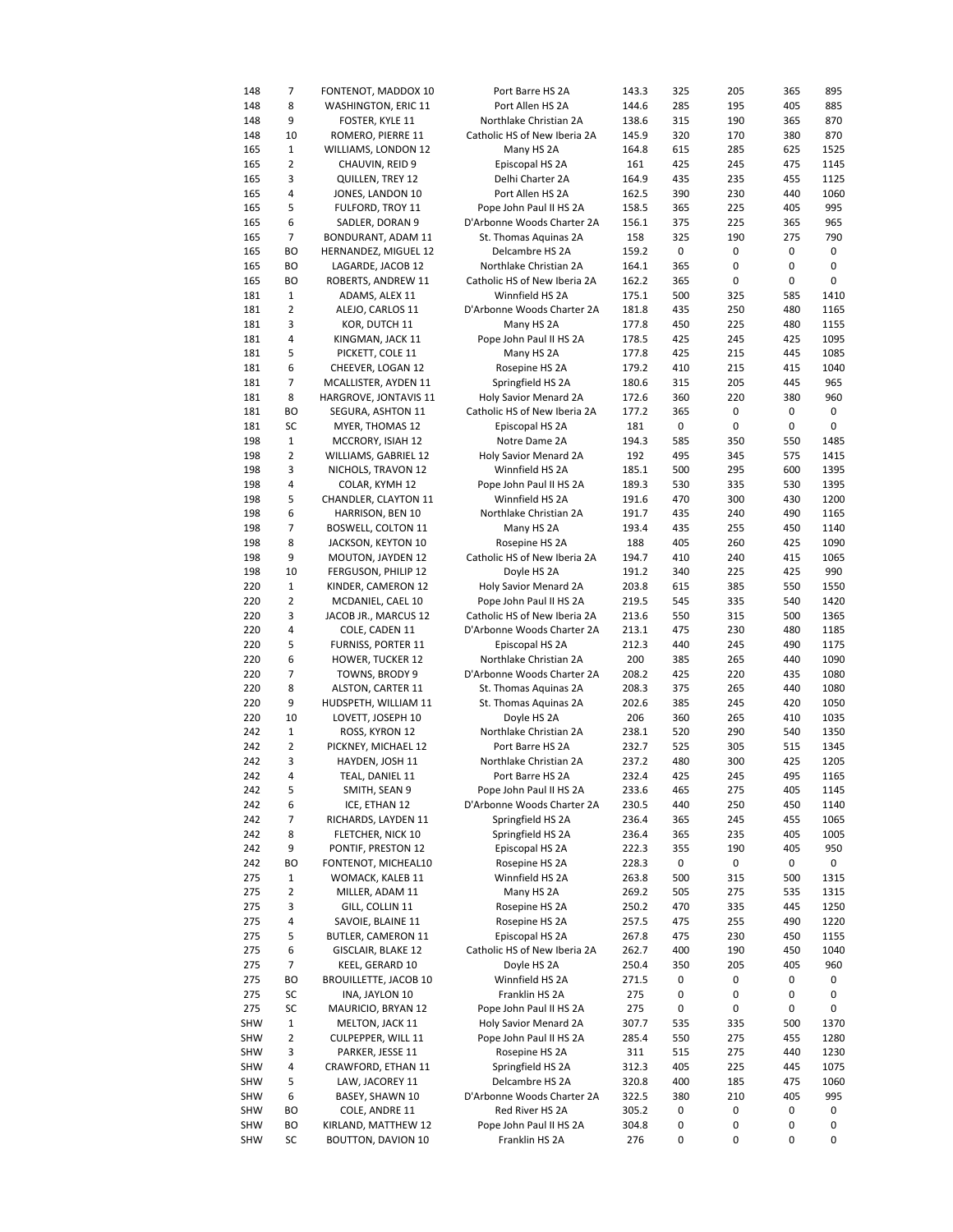|                       | <b>SHW</b>      | SC                             | REDDEN, KRISTOPHER 11                    | Lakeside HS 2A                                       | 276            | 0          | 0                     | 0          | 0            |
|-----------------------|-----------------|--------------------------------|------------------------------------------|------------------------------------------------------|----------------|------------|-----------------------|------------|--------------|
| <b>Division</b>       | Wt. Class Place |                                | Lifter                                   | Team                                                 | <b>BWT</b>     | Squat      | Bench Press Dead Lift |            | Total        |
| Division V (1A, B, C) | 114             | 1                              | MANUEL, JACKSON 12                       | Sacred Heart of Ville Platte 1A                      | 112.6          | 280        | 155                   | 320        | 755          |
|                       | 114             | $\overline{2}$                 | MCDONALD, DRAVEN 12                      | Central Private 1A                                   | 113.4          | 255        | 170                   | 320        | 745          |
|                       | 114             | 3                              | CREECH, DALTON 9                         | Calvary Baptist Academy 1A                           | 112.8          | 265        | 145                   | 290        | 700          |
|                       | 114             | 4                              | EAVES, JAKE 11                           | Catholic HS of Pointe Coupee 1A                      | 110.8          | 205        | 155                   | 305        | 665          |
|                       | 114             | 5                              | LACOMB, TANNER 11                        | Elton HS 1A                                          | 107.6          | 225        | 140                   | 265        | 630          |
|                       | 114             | 6                              | RION, ISIAH 9                            | Sacred Heart of Ville Platte 1A                      | 112.2          | 215        | 135                   | 250        | 600          |
|                       | 114             | 7                              | BROUSSARD, AYDEN 8                       | Gueydan HS 1A                                        | 108.7          | 210        | 120                   | 245        | 575          |
|                       | 123<br>123      | $\mathbf{1}$<br>$\overline{2}$ | JOHNSON, JESSE 10<br>PURVIS, TAYLOR 10   | Sacred Heart of Ville Platte 1A                      | 120.7          | 370<br>305 | 175                   | 375<br>325 | 920          |
|                       | 123             | 3                              | BROUSSARD, SLADE 9                       | Holden HS B<br>Gueydan HS 1A                         | 120.8<br>123.5 | 315        | 185<br>135            | 310        | 815<br>760   |
|                       | 123             | 4                              | BROWNING, ALEXANDER 12                   | Central Private 1A                                   | 123            | 285        | 160                   | 300        | 745          |
|                       | 123             | 5                              | HANKS, GAVIN 11                          | Vermilion Catholic 1A                                | 123.5          | 275        | 150                   | 315        | 740          |
|                       | 123             | 6                              | LITTON, CAMDEN 9                         | St. Mary's Catholic 1A                               | 121.6          | 270        | 140                   | 300        | 710          |
|                       | 123             | 7                              | LEBLANC, GARRETT 12                      | Gueydan HS 1A                                        | 123.4          | 235        | 120                   | 315        | 670          |
|                       | 123             | 8                              | DWIRE, WADE 9                            | Central Private 1A                                   | 118.2          | 215        | 135                   | 300        | 650          |
|                       | 123             | 9                              | CRAIG, LOGAN 9                           | Claiborne Christian C                                | 118.6          | 135        | 130                   | 235        | 500          |
|                       | 132             | $\mathbf{1}$                   | HEBERT, JUDE 9                           | Sacred Heart of Ville Platte 1A                      | 129.7          | 350        | 180                   | 405        | 935          |
|                       | 132             | 2                              | PITRE, HUNTER 12                         | Sacred Heart of Ville Platte 1A                      | 129.6          | 315        | 230                   | 350        | 895          |
|                       | 132             | 3                              | ST GERMAN, ELI 11                        | <b>Ascension Catholic 1A</b>                         | 129.3          | 345        | 185                   | 345        | 875          |
|                       | 132             | 4                              | DIEZ, GRANT 11                           | <b>Ascension Catholic 1A</b>                         | 131.8          | 330        | 205                   | 290        | 825          |
|                       | 132             | 5                              | PATEL, SAHIL 11                          | Vermilion Catholic 1A                                | 127            | 245        | 185                   | 330        | 760          |
|                       | 132<br>132      | 6<br>7                         | SEGURA, LEOBARDO 10                      | Glenmora HS B                                        | 128.9          | 245<br>300 | 175<br>140            | 340<br>305 | 760<br>745   |
|                       | 132             | 8                              | DAVIS, SAM 11<br>ROCK, DRAKE 9           | Calvary Baptist Academy 1A<br>Central Catholic 1A    | 130.8<br>126.5 | 205        | 135                   | 315        | 655          |
|                       | 132             | 9                              | BREAUX, SYDNEY 9                         | Gueydan HS 1A                                        | 130.8          | 185        | 125                   | 300        | 610          |
|                       | 132             | SC                             | NASH, GUNNER 10                          | St. Mary's Catholic 1A                               | 132            | 0          | 0                     | 0          | 0            |
|                       | 148             | $\mathbf{1}$                   | MAYES, CASEY 11                          | <b>Ascension Catholic 1A</b>                         | 144.7          | 450        | 265                   | 470        | 1185         |
|                       | 148             | $\overline{2}$                 | LILLO, LAWSON 10                         | Cedar Creek 1A                                       | 144.4          | 425        | 310                   | 405        | 1140         |
|                       | 148             | 3                              | NEWMAN, PARKER 11                        | Cedar Creek 1A                                       | 146.4          | 410        | 255                   | 385        | 1050         |
|                       | 148             | 4                              | DEVARGAS, WILL 12                        | St. Mary's Catholic 1A                               | 148.2          | 345        | 230                   | 425        | 1000         |
|                       | 148             | 5                              | <b>FONTENOT, TATE 9</b>                  | Central Catholic 1A                                  | 147.6          | 385        | 190                   | 420        | 995          |
|                       | 148             | 6                              | FONTENOT, MICHAEL 12                     | Sacred Heart of Ville Platte 1A                      | 141.1          | 345        | 185                   | 370        | 900          |
|                       | 148             | $\overline{7}$                 | MANUEL, COLTON 12                        | Sacred Heart of Ville Platte 1A                      | 146.1          | 350        | 215                   | 335        | 900          |
|                       | 148<br>148      | 8<br><b>BO</b>                 | <b>WILLIAMS, TRAVIS 12</b>               | North Central HS 1A<br>Slaughter Communty Charter 1A | 142.4<br>148.6 | 300<br>0   | 185<br>0              | 370<br>0   | 855<br>0     |
|                       | 148             | BO                             | COPPOLA, WYATT 11<br>SHELTON, JAREK 11   | Homer HS 1A                                          | 139            | 0          | 0                     | 0          | 0            |
|                       | 165             | $\mathbf{1}$                   | NOEGEL, SETH 12                          | Vermilion Catholic 1A                                | 161            | 505        | 305                   | 455        | 1265         |
|                       | 165             | $\overline{2}$                 | PUPERA, JOSEPH 12                        | Catholic HS of Pointe Coupee 1A                      | 160.2          | 435        | 320                   | 480        | 1235         |
|                       | 165             | 3                              | WEBB, AUSTIN 11                          | Cedar Creek 1A                                       | 151.6          | 380        | 290                   | 415        | 1085         |
|                       | 165             | 4                              | LEWELLEN, ETHAN 12                       | <b>Ascension Catholic 1A</b>                         | 155.6          | 385        | 210                   | 460        | 1055         |
|                       | 165             | 5                              | DOUCET, DYLAN 12                         | Sacred Heart of Ville Platte 1A                      | 162.4          | 405        | 240                   | 390        | 1035         |
|                       | 165             | 6                              | BROWNING, WILLIAM 11                     | Central Private 1A                                   | 160.9          | 370        | 230                   | 420        | 1020         |
|                       | 165             | 7                              | ACTLIS, DANERIAN 10                      | Elton HS 1A                                          | 155.5          | 370        | 245                   | 400        | 1015         |
|                       | 165             | 8<br>9                         | WATSON, LOGAN 11                         | St. Mary's Catholic 1A                               | 157.7          | 295        | 215                   | 430        | 940          |
|                       | 165<br>165      | DQ                             | LANG, DALTON 11<br>WORTHEY, JED 12       | Calvary Baptist Academy 1A<br>Cedar Creek 1A         | 159.6<br>151.9 | 385<br>480 | 220<br>0              | 135<br>0   | 740<br>0     |
|                       | 181             | $\mathbf{1}$                   | <b>CUNNINGHAM, TYRIN 12</b>              | Ringgold HS 1A                                       | 174.8          | 435        | 280                   | 510        | 1225         |
|                       | 181             | 2                              | ROBINSON, OWEN 11                        | Cedar Creek 1A                                       | 166.4          | 465        | 235                   | 475        | 1175         |
|                       | 181             | 3                              | JOHNSON, EVERETT 11                      | Sacred Heart of Ville Platte 1A                      | 176.9          | 440        | 235                   | 460        | 1135         |
|                       | 181             | 4                              | PIKE, REAGAN 11                          | Cedar Creek 1A                                       | 171.5          | 415        | 280                   | 430        | 1125         |
|                       | 181             | 5                              | STEPHENS, TANNER 10                      | Catholic HS of Pointe Coupee 1A                      | 175.7          | 400        | 245                   | 470        | 1115         |
|                       | 181             | 6                              | NIZZO, THOMAS 10                         | <b>Ascension Catholic 1A</b>                         | 179.1          | 390        | 225                   | 470        | 1085         |
|                       | 181             | 7                              | RICHARD, CYNSERE 11                      | Calvary Baptist Academy 1A                           | 179.9          | 405        | 265                   | 405        | 1075         |
|                       | 181             | 8                              | MOTTY, JARROD 12                         | Vermilion Catholic 1A                                | 175.9          | 410        | 230                   | 430        | 1070         |
|                       | 181<br>181      | 9<br>10                        | GARCIA, STEVE 11<br>COOKS, TRAVIS 11     | Holden HS B<br>Central Private 1A                    | 169.9<br>172.9 | 425<br>365 | 220<br>235            | 405<br>415 | 1050<br>1015 |
|                       | 198             | 1                              | BEARD, HUNTER 12                         | Catholic HS of Pointe Coupee 1A                      | 182.7          | 500        | 280                   | 475        | 1255         |
|                       | 198             | 2                              | CAVALIER, ANDREW 11                      | Central Catholic 1A                                  | 193.1          | 455        | 230                   | 445        | 1130         |
|                       | 198             | 3                              | AMIDON, LANDON 10                        | Cedar Creek 1A                                       | 197            | 435        | 275                   | 410        | 1120         |
|                       | 198             | 4                              | BENOIT, RILEY 11                         | Gueydan HS 1A                                        | 184.9          | 455        | 230                   | 425        | 1110         |
|                       | 198             | 5                              | VAIL, JORDAN 11                          | Cedar Creek 1A                                       | 183.5          | 435        | 230                   | 430        | 1095         |
|                       | 198             | 6                              | CHESNE, SILAS 12                         | Sacred Heart of Ville Platte 1A                      | 195.1          | 420        | 235                   | 405        | 1060         |
|                       | 198             | 7                              | COLLINS, GAGE 11                         | Central Private 1A                                   | 185            | 355        | 250                   | 365        | 970          |
|                       | 198             | 8                              | MATHIS, MASON 10                         | St. Mary's Catholic 1A                               | 194.1          | 350        | 210                   | 385        | 945          |
|                       | 198<br>198      | 9<br>SC                        | BROUSSARD, BRENNEN 12<br>PATTON, JAKE 12 | Vermilion Catholic 1A<br>Quitman HS B                | 183<br>198     | 330<br>0   | 195<br>0              | 410<br>0   | 935<br>0     |
|                       | 220             | $\mathbf{1}$                   | BYRD, JORDAN 11                          | Calvary Baptist Academy 1A                           | 217.1          | 630        | 395                   | 475        | 1500         |
|                       | 220             | $\overline{2}$                 | NORSWORTHY, KOLTON 11                    | St. Mary's Catholic 1A                               | 216.1          | 485        | 310                   | 525        | 1320         |
|                       | 220             | 3                              | BROUSSARD, ZACHARY 11                    | Vermilion Catholic 1A                                | 206.9          | 485        | 280                   | 485        | 1250         |
|                       | 220             | 4                              | BROUSSARD, CALEB 11                      | Vermilion Catholic 1A                                | 208.2          | 475        | 280                   | 455        | 1210         |